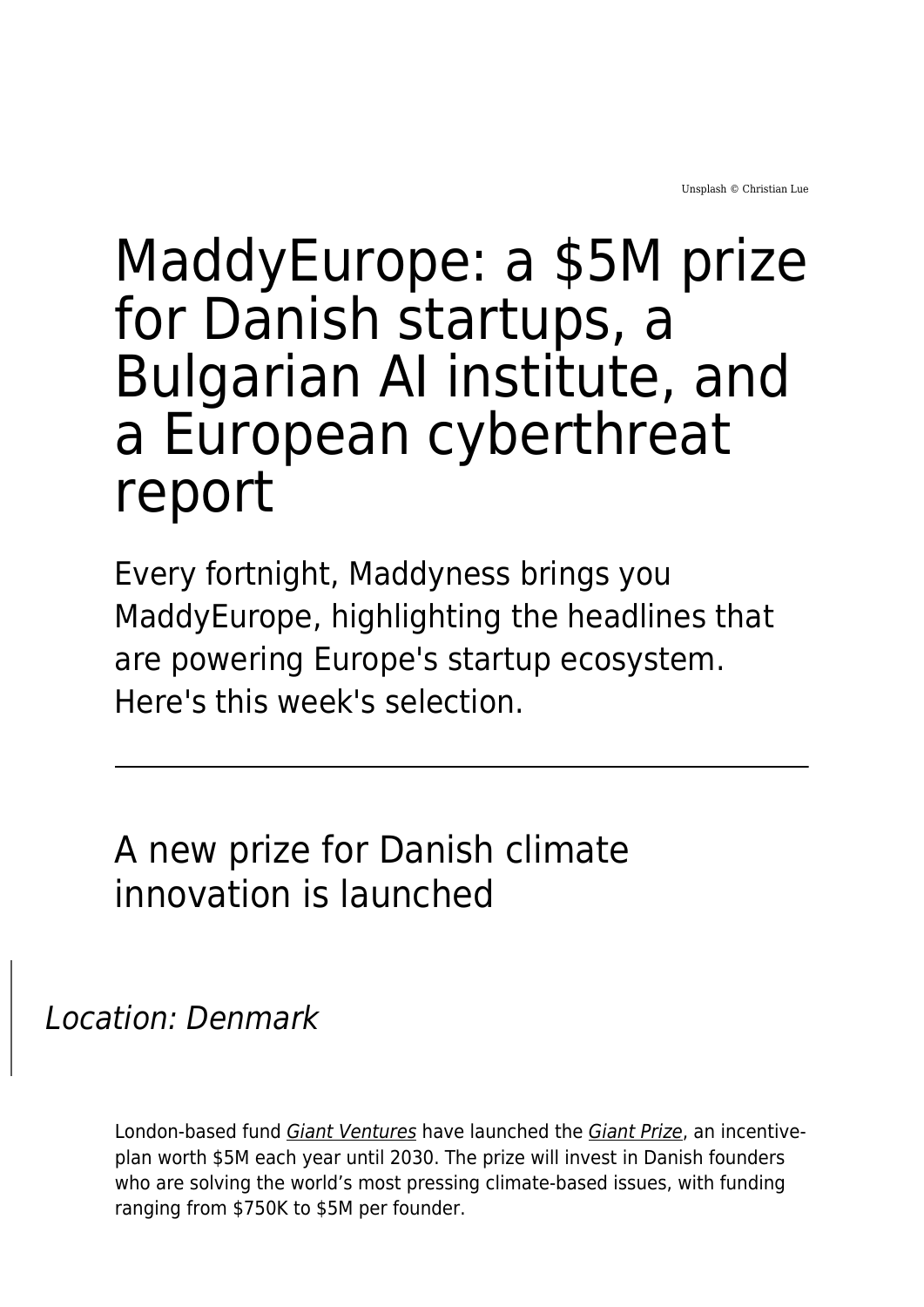With an aim of finding the next green tech Danish unicorn, the programme will focus on early-stage startups that have yet to exceed \$1M in funding.

To be eligible for the prize, the startup must be engaged in climate innovation, and therefore must specialise in the field of climate finance, carbon capture and storage, regenerative agriculture, climate data, carbon offset verification, electric vehicle infrastructure, novel battery technology, or smart energy-grid software.

The application process will run from April 6th to 30 September 2022, and all Danish seed-stage climate startups are encouraged to apply. Further information on the prize, and details of how to apply, can be found [here](https://www.giant.vc/giant-prize-dk).

Read also

[Companies that matter, a profile of Giant Ventures](https://www.maddyness.com/uk/2022/02/21/companies-that-matter-a-profile-of-giant-ventures/)

# Eastern Europe's first AI and computer science institute launched with support from Google, DeepMind, and AWS

#### Location: Sofia, Bulgaria

Google, DeepMind, and Amazon Web Services (AWS) have come together to support the launch of Eastern Europe's first artificial intelligence and computer science institute. The institute, named INSAIT, is the first in the region to offer world-class research facilities and compensation on-par with international research laboratories.

AWS is providing \$3.75M over the next five years to support INSAIT'S research on [Automated Reasoning](https://aws.amazon.com/security/provable-security/), whilst Google is investing \$3M over three years to provide INSAIT with cloud compute resources and access to its **[Tensor](https://sites.research.google/trc/about/)** [Processing Unit Research](https://sites.research.google/trc/about/) Cloud. Such is the belief in the INSAIT mission that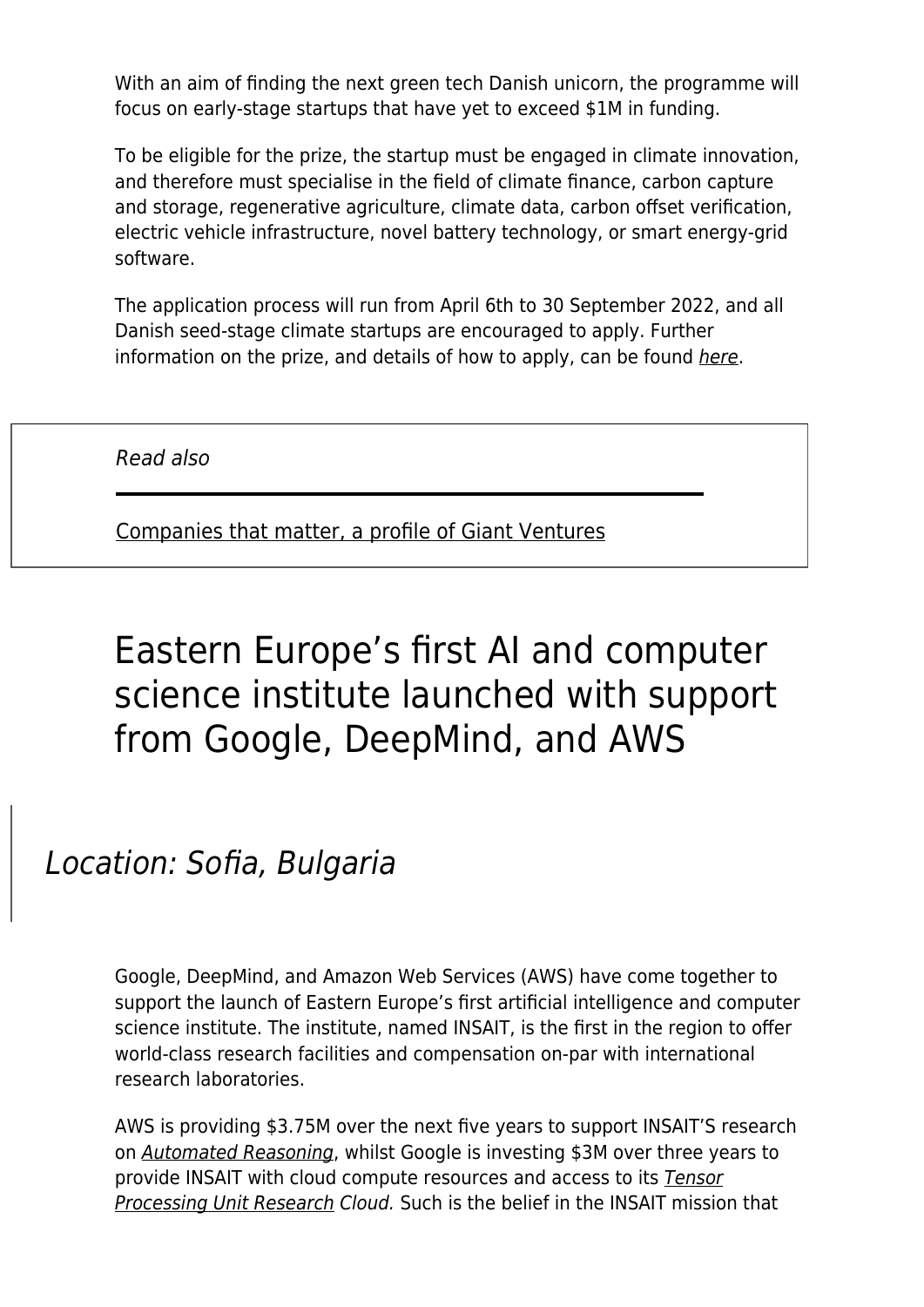tech company [SiteGround](https://www.siteground.co.uk/), as well as a number of Bulgarian entrepreneurs, are providing more than \$7 million in support.

With further support coming from the Bulgarian government, INSAIT's faculty of worldclass researchers will strengthen the Bulgarian scientific community, driving significant economic and social development in the region. Created in partnership with ETH Zurich and EPFL Lausanne, two of the world's leading technology universities, INSAIT is a further testament to Sofia's status as on of *[Europe's top tech cities](https://therecursive.com/sofia-bucharest-and-skopje-among-the-25-top-tech-cities-of-the-future/)*.

Visionary behind the institute is Professor Martin Vechev, a computer science scientist and professor at ETH Zurich, who commented that "Eastern Europe is full of bright scientific minds – but too often, people's aspirations are limited due to lack of facilities, funding and support. This has resulted in a 'brain drain' away from Eastern Europe, a systemic problem that is discouraging innovation. INSAIT is perfectly placed to reverse this trend and compete on a worldwide scale."

## Study on European risk of cyberthreat published by SoSafe

#### Location: European continent

A report has been published by [SoSafe](https://sosafe-awareness.com/), a cyber security awareness provider, entitled Human Risk Review 2022: A study about the European cyberthreat situation. The report seeks to raise awareness about the risk of European's to cyberthreats.

Three major findings are made in the report. First, 9/10 cyber security executives say the cyberthreat environment has worsened, with remote and hybrid work models being a contributing factor. Secondly, the number of individuals who admit to opening phishing emails and clicking on malicious content links has risen. And third, risks can be reduced by up to 90% through systematic awareness measures.

Managing Director of SoSafe, Dr Niklas Hellemann, has said, "with the Human Risk Review we want to provide insights into current trends and developments in the European cyberthreat landscape. Our goal is to further raise awareness of this topic".

The concern is salient, with a 2022 survey by Allianz Insurance showing that cyber incidents are the number one business risk worldwide.